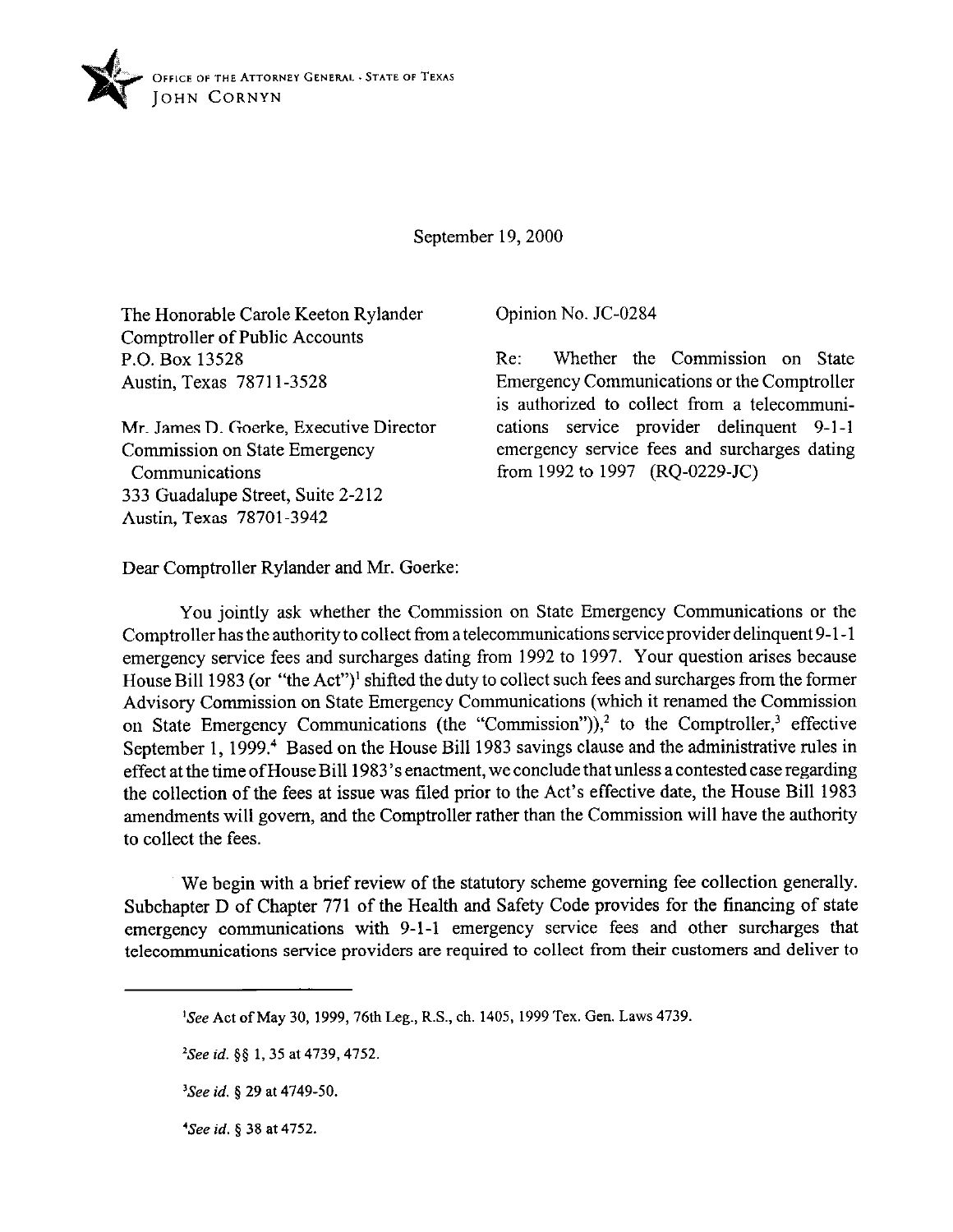the Commission. See TEX. HEALTH & SAFETY CODE ANN. \$5 771.071-.079 (Vernon Supp. 2000). These fees are used, as a general matter, "only for planning, development, provision, and enhancement of the effectiveness of 9-l-l service" as approved by the Commission. See *id.*  9 771.075.

Your question concerns the collection of delinquent fees and surcharges from service providers. Under chapter 771 as amended in 1999, the Commission notifies the Comptroller of "any irregularity that may indicate that an audit of a service provider collecting a fee or surcharge under this subchapter is warranted." *Id.* 5 771.076(a). The Comptroller is also charged with collecting past due amounts from service providers. Section 771.077 provides in pertinent part as follows:

> (a) The comptroller by rule shall establish collection procedures to collect past due amounts and recover the costs of collection from a service provider or business service user that fails to timely deliver the fees and the equalization surcharge to the commission.

> (b) The comptroller by rule shall establish procedures to be used by the commission to notify the comptroller of a service provider's or business service user's failure to timely deliver the fees or surcharges.

> (c) In addition to amounts collected under Subsection (a), after notice and an opportunity for a hearing, the comptroller may assess a late penalty against a service provider who fails to timely deliver the fees or surcharges. The late penalty is in an amount not to exceed \$100 a day for each day that the fees or surcharges are late.

*Id.* § 771.077(a)-(c). Prior to September 1, 1999, past due fees were collected by the Commission. See Act of May 25, 1995, 74th Leg., R.S., ch. 638, § 7, 1995 Tex. Gen. Laws 3507, 3509.

House Bill 1983, the bill that shifted collection of past due fees and surcharges from the Commission to the Comptroller, contained the following savings provision:

> (a) The changes in law made by this Act regarding the date of payment of a fee or surcharge under Chapter 771, Health and Safety Code, as amended by this Act, apply only to a fee or surcharge collected on or after the effective date of this Act. A fee or surcharge that is collected before the effective date ofthis Act is due on the date the payment would have been due under the law as it existed immediately before the effective date of this Act, and the former law is continued in effect for that purpose.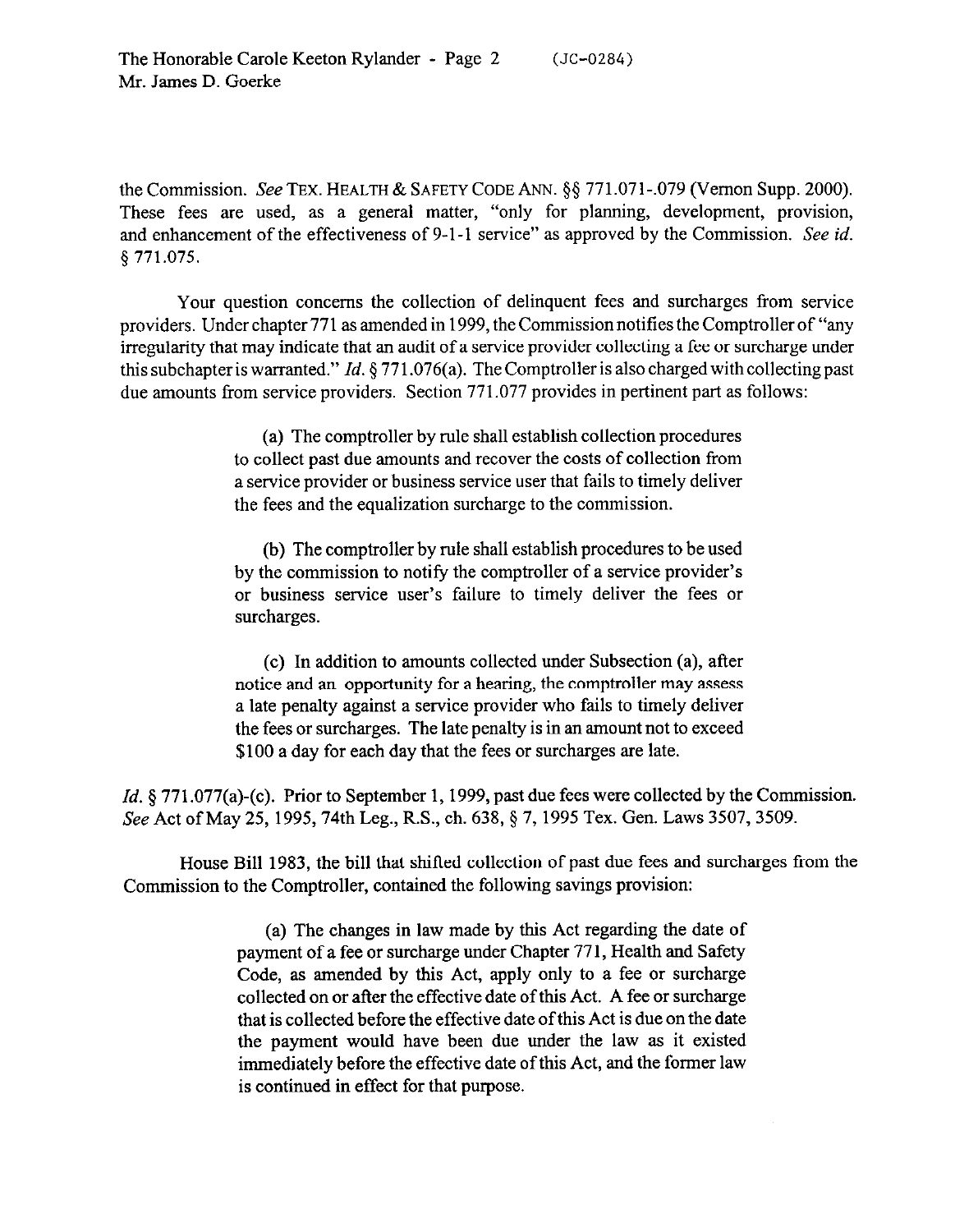(b) The changes in law made by this Act regarding the collection of fees, *surcharges, or associated penalties apply only to an action taken on or after the effective date of this Act. The collection of a fee, surcharge, or associated penalty for which an action was initiated before the effective date of this Act is governed by the law as it existed immediately before the effective date of this Act, and the former law is continued in effect for that purpose.* 

(c) The changes in law made by this Act regarding the disposition of a fee, surcharge, or associated penalty collected under Chapter 77 1, Health and Safety Code, as amended by this Act, and the amount a service provider may retain as an administrative fee apply only to a fee, surcharge, or penalty collected on or after the effective date of this Act. The disposition of a fee, surcharge, or associated penalty that was collected before the effective date ofthis Act and the amount a service provider may retain as an administrative fee are governed by the law as it existed immediately before the effective date ofthis Act, and the former law is continued in effect for that purpose.

Act of May 30, 1999, 76th Leg., R.S., ch. 1405, § 37, 1999 Tex. Gen. Laws 4739, 4752 (emphasis added).

Subsection (b) of the savings provision, which deals with which law to apply regarding collection of fees, governs your query, and we believe the crucial term in that provision is the word "action." The Code Construction Act provides that words are to be read in context and construed according to the rules of grammar and common usage, and words with a technical meaning are to be construed according to that meaning. See TEX. GOV'T CODE ANN. § 311.011 (Vernon 1998). In its common usage, "action" can be interpreted to mean "conduct" or "deed," I OXFORD **ENGLISH DICTIONARY** 127 (2d ed. 1989), but it also has the technical meaning of "legal process or suit," *id.*  at 128; *see also Thomas v. Oldham,* 895 S.W.2d 352, 356 (Tex. 1995) ("The term 'action' is generally synonymous with 'suit,' which is a demand of one's rights in *court."); Bradley v. Etessam,*  703 S.W.2d 237,241 (Tex. App.-Dallas 1985, writ ref d n.r.e.). The phrase "an action" in the first sentence of subsection (b) of this savings provision is said to be "taken," suggesting that the word "action" is being used in its common, more general sense. By contrast, in the second sentence, "an action" is said to be "initiated," a term of art suggesting that here the word has the more technical meaning. See VII OXFORD **ENGLISH DICTIONARY** 977 (2d ed. 1989) (defining "initiated" to mean "[clommenced; originated"). We therefore believe that the word "action" in the first sentence of the savings provision incorporates both conduct generally and more formal proceedings, whereas the word "action" in the second sentence is limited only to more formal proceedings.

Your query involves the following situation: In 1998, the Commission notified a service provider that an audit had revealed that the provider was past due on payment to the Commission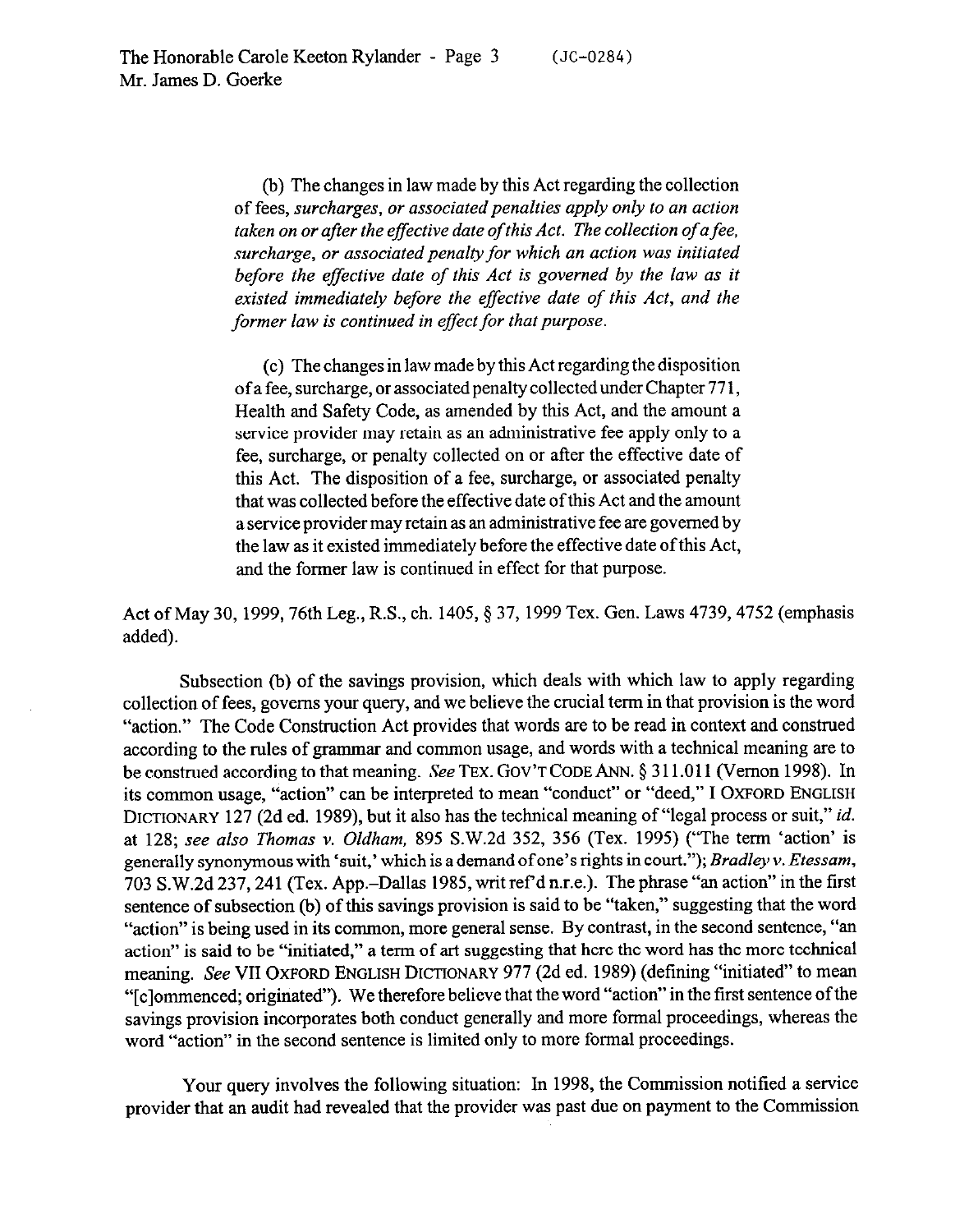of emergency service fees it collected from customers in 1992 to 1997. "The Commission initiated informal discussions with the provider in 1998 regarding the delinquency, and in the course of these conversations the provider indicated that it wished to avail itself of the hearing procedure."5 However, the statute was amended, and the authority to collect past due fees was transferred from the Commission to the Comptroller, "before any pleadings were filed or any formal contested case procedure was initiated." Request Letter, note 5, at 2. You ask "which agency now has the authority to initiate formal, contested case collection efforts against the provider." *Id.* 

To definitively construe the savings clause in light of this factual situation, we examine the administrative rules in effect at the time of House Bill 1983's enactment. Prior to September 1, 1999, the Commission was authorized under section 771.077 to establish procedures to collect past due amounts and recover the costs of collection from a service provider. See Act of May 25, 1995,74th Leg., R.S., ch. 638, \$ 7, 1995 Tex. Gen. Laws 3507,351l. The Commission adopted rules to establish collection and hearing procedures pursuant to this provision. See 1 **TEX. ADMIN. CODE** ch. 253 (2000); see *id.* 5 253.1(g) ("These rules establish collection and hearing procedures pursuant to Texas Health and Safety Code, 8 771.077."). Those rules provided for collection by informal procedures as well as by formal contested cases. See *id.* \$5 253.3 (informal procedures), 253.4-.30 (contested cases). The rule on informal procedures, section 253.3, provided that a service provider that disagreed with an initial written staff determination regarding untimely delivery of 9-l-l emergency service fees or surcharges could request a "reconciliation conference with the staff." *Id.* § 253.3(a). After the reconciliation conference, or if no reconciliation conference was requested, the staff was required to "notify the service provider . . . in writing of its recommendation to the commission on the matter." *Id.* A service provider that disputed any part of the staff's recommendation was required to request a hearing within thirty days after receipt of the staffs recommendation. See *id.* 5 253.3(c). The request had to comport with the following requirements:

> The request for a hearing must be in writing and must include a statement of grounds that sets out in detail the reasons the service provider or business service user does not agree with the staff's recommendation. Legal authority must be cited if the service provider or business service user disagrees with the staffs interpretation of the law.

Id. Upon receiving a request for a hearing, staff was required "to proceed to formal contested case proceedings, unless the staff determines that further settlement discussions with the service provider or business service user are warranted." *Id.* In the event that the service provider failed to timely

<sup>&</sup>lt;sup>5</sup>Letter from Mr. James D. Goerke, Executive Director, Commission on State Emergency Communications, to Honorable John Cornyn, Texas Attorney General at 2 (May 4, 2000) (on file with Opinion Committee) [hereinafter Request Letter].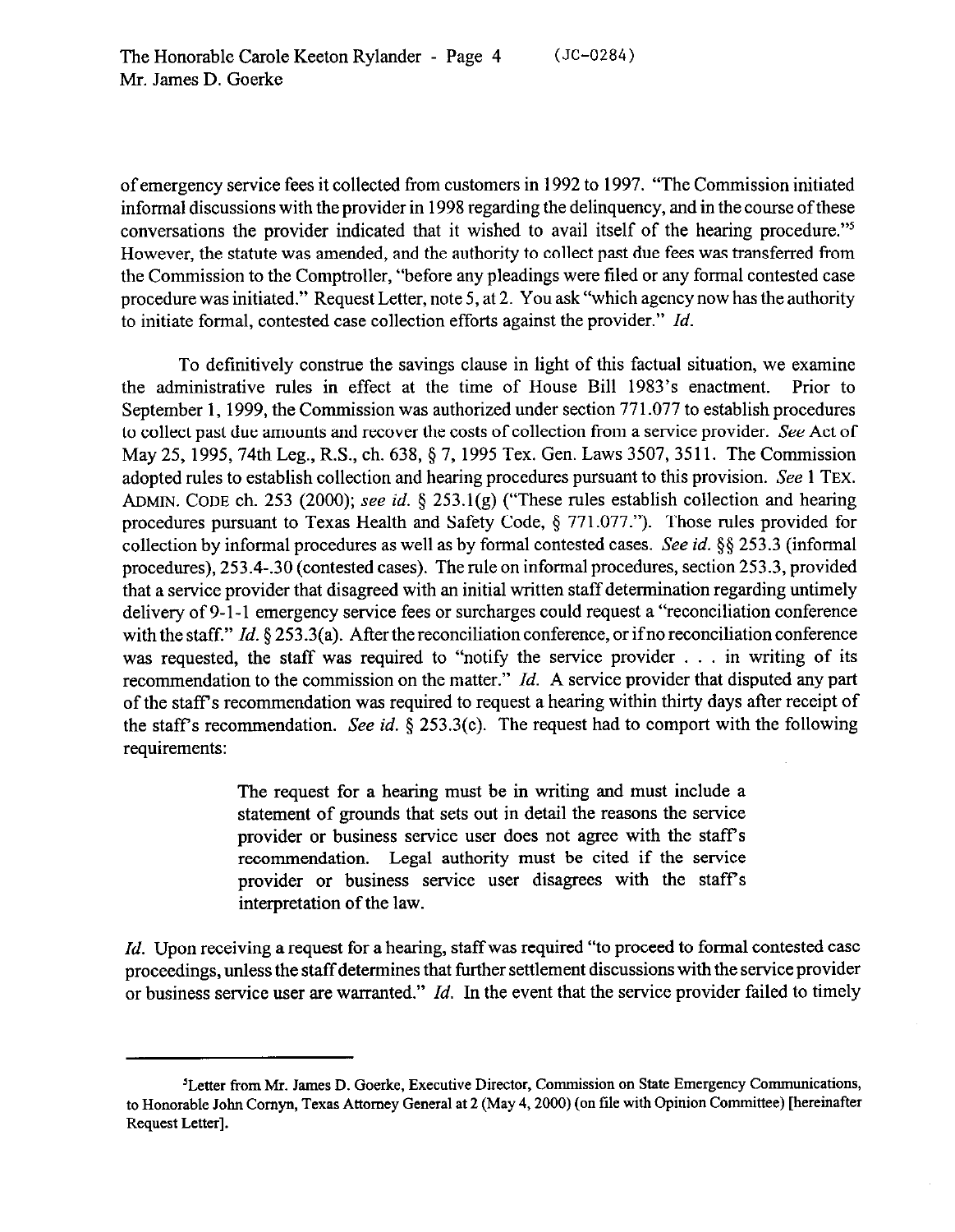The Honorable Carole Keeton Rylander - Page 5 Mr. James D. Goerke  $(JC-0284)$ 

respond to staffs recommendation, the rule authorized "staff [to] begin to proceed to formal contested case proceedings." *Id. 9* 253.3(d).

Another Commission rule, section 253.4, provided that "[tlhe administrative law judge acquires jurisdiction over a contested case when the staff of the agency, or any person authorized by statute, files a request to docket a case in the form prescribed by the administrative hearings clerk, and in accordance with \$253.8 of this title (relating to Filings)." *Id.* 5 253.4(a). Under the rule, a request to docket a case was considered tiled "when the request to docket is received and tile-marked by the administrative hearings clerk." *Id. 5* 253.4(b).

Again, the pertinent subsection of the House Bill 1983 savings clause provides that "the changes in law made by this Act regarding the collection of fees, surcharges, or associated penalties apply only to an action taken on or after the effective date of this Act," and that the "collection of a fee, surcharge, or associated penalty for which an action was initiated before the effective date of this Act is governed by the law as it existed immediately before the effective date of this Act, and the former law is continued in effect for that purpose."6 As we have explained, we construe the word "action" in the first sentence of the savings clause to refer generally to conduct or deeds and the phrase "action . . initiated" in the second sentence to refer more specifically to formal proceedings. See discussion *supra* p. 3. Given the Commission rules, which were in effect at the time House Bill 1983 was enacted, we further conclude that the word "action" in the second sentence refers to a contested case provided for in the Commission rules. In addition, we conclude that such an action may be said to have been initiated only pursuant to section 253.4 of the Commission rules, which established the formal mechanism for commencing a contested case. See TEX. GOV'T CODE ANN. § 311.023 (Vernon 1998) ("In construing a statute ... a court may consider... circumstances under which the statute was enacted  $[and] \dots$  administrative construction of the statute").

In sum, the first sentence ofthe savings provision mandates the application ofthe House Bill 1983 amendments to all actions taken after the Act's effective date, both informal conduct and newly-initiated formal proceedings. The second sentence of subsection(b) preserves prior law only for contested cases tiled prior to House Bill 1983's effective date. We gather from the facts asserted in your request that the service provider at issue requested a hearing under section 253.3, but that no request to docket a case was filed as provided by section 253.4. See Request Letter, *supra* note 5, at 2. On the other hand, a brief submitted by the telecommunications service provider suggests a slightly different interpretation of the facts.<sup>7</sup> Because this office cannot make fact findings and is

<sup>&</sup>lt;sup>6</sup> Act of May 30, 1999, 76th Leg., R.S., ch. 1405, § 37(b), 1999 Tex. Gen. Laws 4739, 4752.

<sup>&#</sup>x27;See Brief from Mr. Anthony M. Whalen, State Tax Counsel, Sprint, to Opinion Committee, Office of the Attorney General (Aug. 18, 2000) (on file with Opinion Committee).